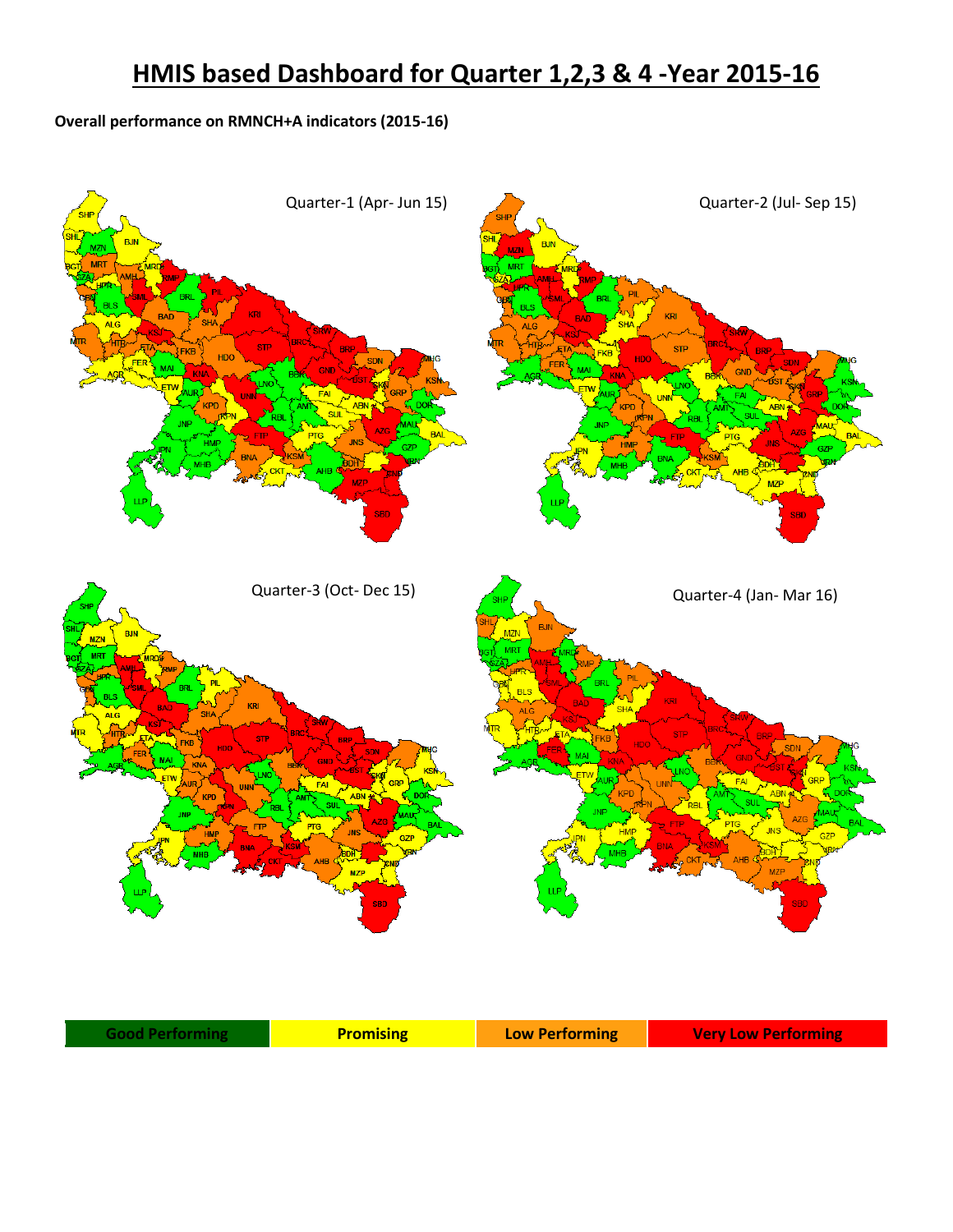## **HMIS based Dashboard for Quarter 1, Year 2016-17**

## **Overall performance on RMNCH+A indicators April - Jun 2016 (Year 16-17)**



| <b>Good Performing</b> | <b>Promising</b> | Low Performing | <b>Very Low Performing</b> |
|------------------------|------------------|----------------|----------------------------|
|------------------------|------------------|----------------|----------------------------|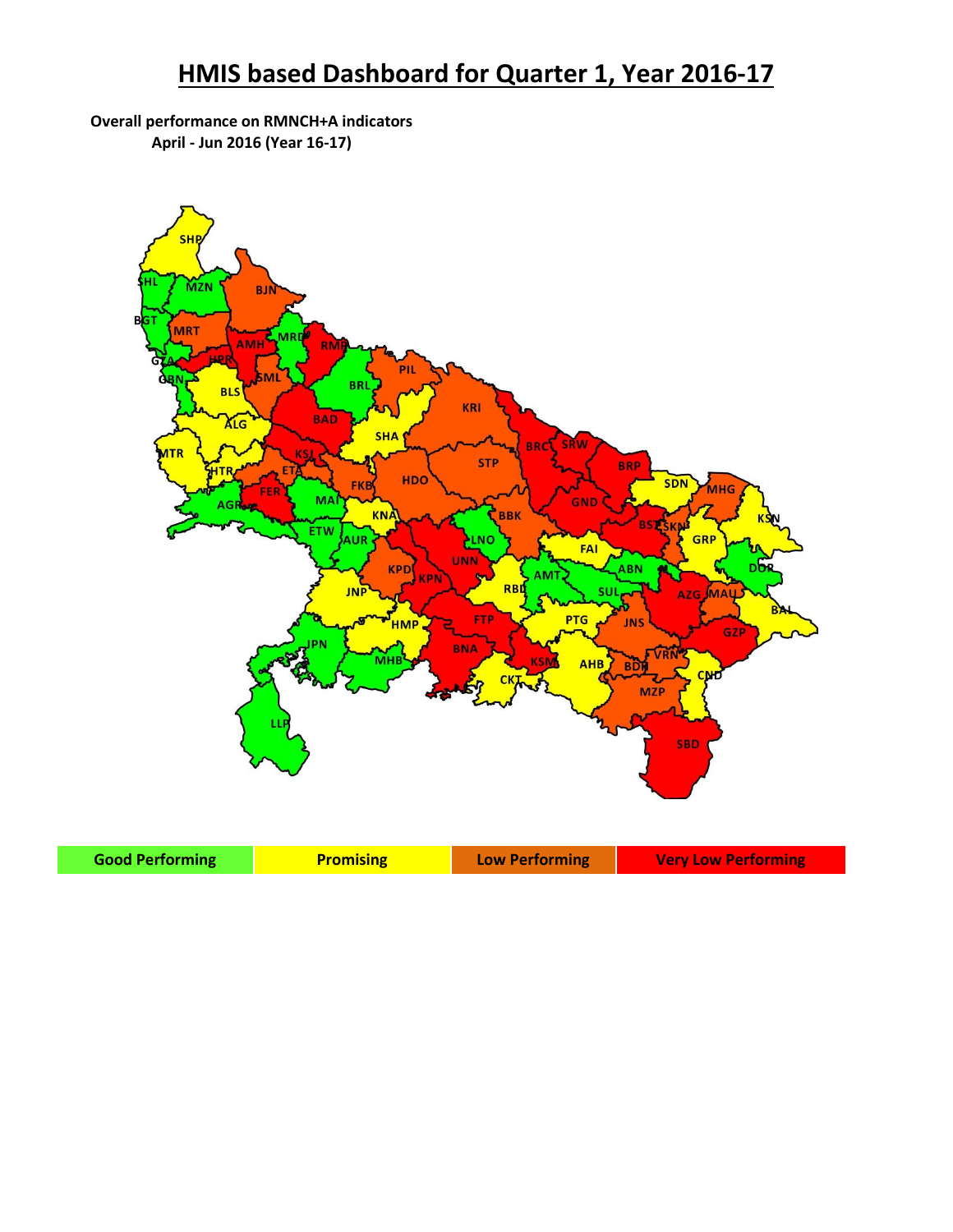| <b>Average Index values - Component wise (HMIS)</b> |                        |                                |                                 |                         |                          |                                             |
|-----------------------------------------------------|------------------------|--------------------------------|---------------------------------|-------------------------|--------------------------|---------------------------------------------|
| Uttar Pradesh-Quarter-1, (Apr 2016 to Jun 2016)     |                        |                                |                                 |                         |                          |                                             |
| SN                                                  | <b>Districts</b>       | <b>Overall</b><br><b>Index</b> | 1.<br>Reproductive<br>age group | 2.<br>Pregnancy<br>Care | 3. Child<br><b>Birth</b> | 4. Postnatal<br>mother and<br>new born Care |
| $\mathbf{1}$                                        | Agra                   | 0.5131                         | 0.4924                          | 0.4220                  | 0.3121                   | 0.7371                                      |
| $\overline{2}$                                      | Aligarh                | 0.4080                         | 0.3529                          | 0.3549                  | 0.2006                   | 0.6186                                      |
| 3                                                   | Allahabad              | 0.3968                         | 0.3839                          | 0.3780                  | 0.1570                   | 0.5672                                      |
| 4                                                   | Ambedkar Nagar         | 0.4251                         | 0.3507                          | 0.2993                  | 0.4398                   | 0.5868                                      |
| 5                                                   | Auraiya                | 0.4677                         | 0.6653                          | 0.4499                  | 0.1487                   | 0.5582                                      |
| 6                                                   | Azamgarh               | 0.3248                         | 0.0908                          | 0.3856                  | 0.2643                   | 0.4407                                      |
| 7                                                   | <b>Bagpat</b>          | 0.4377                         | 0.2389                          | 0.4180                  | 0.1649                   | 0.7402                                      |
| 8                                                   | <b>Bahraich</b>        | 0.2820                         | 0.2496                          | 0.2688                  | 0.1955                   | 0.3664                                      |
| 9                                                   | <b>Ballia</b>          | 0.3903                         | 0.1418                          | 0.3071                  | 0.3098                   | 0.6708                                      |
| 10                                                  | Balrampur              | 0.2729                         | 0.3085                          | 0.2031                  | 0.1443                   | 0.3984                                      |
| 11                                                  | <b>Banda</b>           | 0.3283                         | 0.3860                          | 0.2458                  | 0.2240                   | 0.4389                                      |
| 12                                                  | Barabanki              | 0.3472                         | 0.3363                          | 0.2824                  | 0.2791                   | 0.4594                                      |
| 13                                                  | <b>Bareilly</b>        | 0.4487                         | 0.2937                          | 0.5169                  | 0.1620                   | 0.6455                                      |
| 14                                                  | <b>Basti</b>           | 0.2535                         | 0.3648                          | 0.0787                  | 0.2148                   | 0.3847                                      |
| 15                                                  | Bijnor                 | 0.3551                         | 0.4156                          | 0.1782                  | 0.2974                   | 0.5302                                      |
| 16                                                  | <b>Budaun</b>          | 0.3070                         | 0.2891                          | 0.2686                  | 0.1538                   | 0.4479                                      |
| 17                                                  | Bulandshahar           | 0.3896                         | 0.2594                          | 0.3041                  | 0.1906                   | 0.6725                                      |
| 18                                                  | C S M Nagar            | 0.4820                         | 0.3269                          | 0.5000                  | 0.2987                   | 0.6671                                      |
| 19                                                  | Chandauli              | 0.4202                         | 0.3558                          | 0.3374                  | 0.2964                   | 0.6160                                      |
| 20                                                  | Chitrakoot             | 0.4073                         | 0.6079                          | 0.3561                  | 0.2736                   | 0.4183                                      |
| 21                                                  | Deoria                 | 0.4282                         | 0.2727                          | 0.3617                  | 0.4927                   | 0.5494                                      |
| 22                                                  | Etah                   | 0.3726                         | 0.4138                          | 0.2735                  | 0.0943                   | 0.6139                                      |
| 23                                                  | Etawah                 | 0.4529                         | 0.4568                          | 0.2483                  | 0.5696                   | 0.5851                                      |
| 24                                                  | Faizabad               | 0.3954                         | 0.3631                          | 0.3114                  | 0.3890                   | 0.5025                                      |
| 25                                                  | Farrukhabad            | 0.3506                         | 0.3020                          | 0.2999                  | 0.2363                   | 0.4989                                      |
| 26                                                  | Fatehpur               | 0.3446                         | 0.1938                          | 0.4920                  | 0.1541                   | 0.4019                                      |
| 27                                                  | Firozabad              | 0.3418                         | 0.3056                          | 0.4006                  | 0.2308                   | 0.3712                                      |
| 28                                                  | Gautam Buddha Nagar    | 0.4218                         | 0.2013                          | 0.5081                  | 0.4935                   | 0.4248                                      |
| 29                                                  | Ghaziabad              | 0.5074                         | 0.2393                          | 0.4186                  | 0.5530                   | 0.7296                                      |
| 30                                                  | Ghazipur               | 0.3340                         | 0.1935                          | 0.2967                  | 0.2169                   | 0.5258                                      |
| 31                                                  | Gonda                  | 0.3070                         | 0.3169                          | 0.2074                  | 0.1853                   | 0.4735                                      |
| 32                                                  | Gorakhpur              | 0.3875                         | 0.1830                          | 0.4275                  | 0.2748                   | 0.5377                                      |
| 33                                                  | Hamirpur               | 0.4154                         | 0.3252                          | 0.3752                  | 0.6226                   | 0.3854                                      |
| 34                                                  | Hapur                  | 0.2561                         | 0.0240                          | 0.1516                  | 0.0616                   | 0.6165                                      |
| 35                                                  | Hardoi                 | 0.3521                         | 0.3410                          | 0.3390                  | 0.1818                   | 0.4741                                      |
| 36                                                  | Hathras                | 0.4012                         | 0.3610                          | 0.5035                  | 0.2244                   | 0.4290                                      |
| 37                                                  | Jalaun                 | 0.4125                         | 0.3221                          | 0.3584                  | 0.3203                   | 0.5762                                      |
| 38                                                  | Jaunpur                | 0.3755                         | 0.2914                          | 0.4881                  | 0.1233                   | 0.4645                                      |
| 39                                                  | Jhansi                 | 0.4384                         | 0.4436                          | 0.3077                  | 0.4011                   | 0.5884                                      |
|                                                     | <b>Good Performing</b> | <b>Promising</b>               |                                 | <b>Low Performing</b>   |                          | <b>Very Low Performing</b>                  |